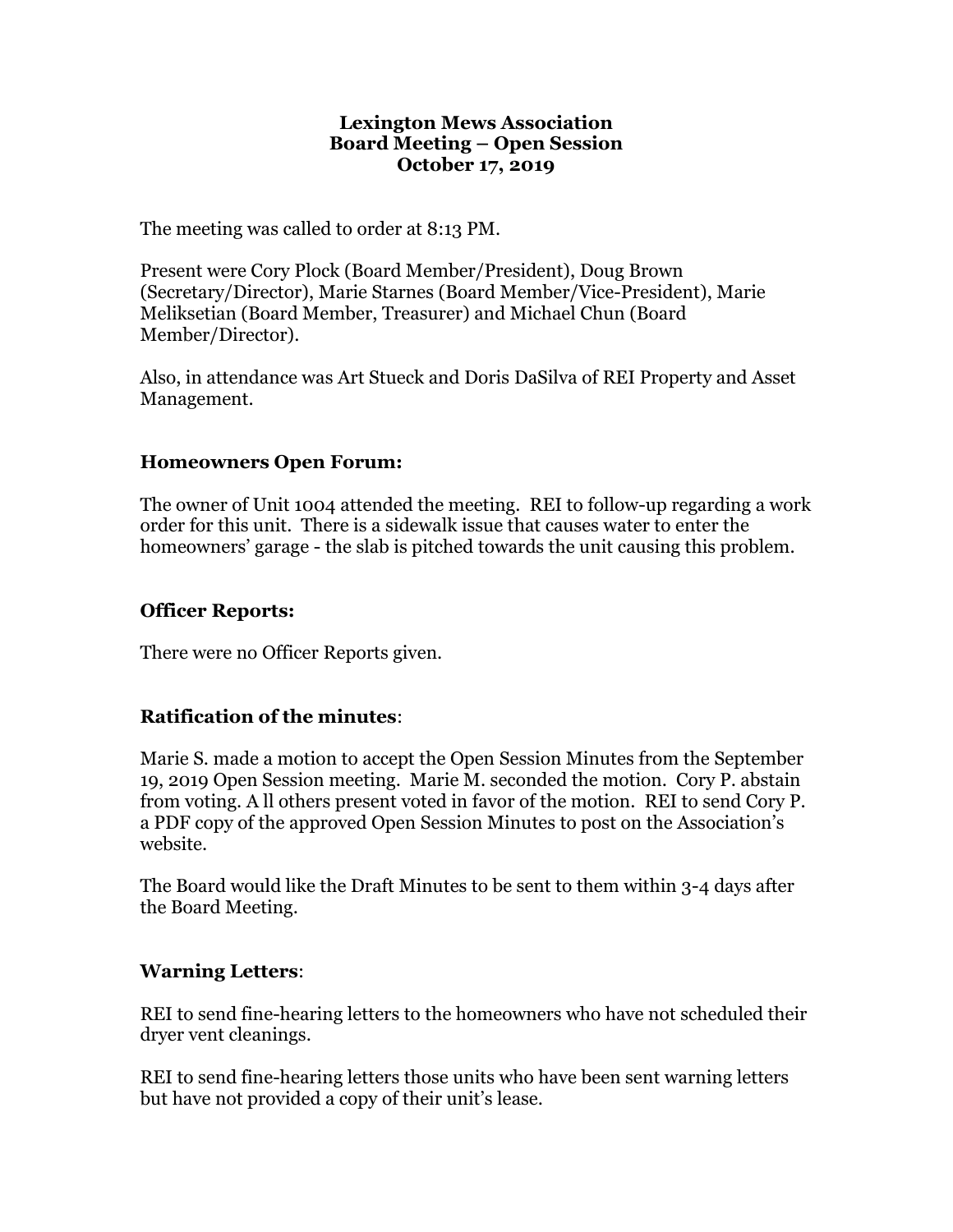## **Fine Hearings:**

The pass-through charge hearing letter for Unit 1607 was discussed. The Board decided not to post the bill back to the owner. REI to send a notice to the homeowner to let her know the charge has been waived. She will be reminded that if anything else happens like again, she should notify REI immediately. Also, should it happen again, the charge would not be waived. While the obstacles do move around, drivers should be driving slow enough and careful enough not to hit them.

Marie S. made a motion to post the bill back to Unit 3104 for \$58.60 to remove the extension cord. Marie M. seconded the motion. All present voted in favor of the motion. REI to notify accounting to post the bill back and send a bill back posted letter to the homeowner.

Marie S. made a motion to post the fine to Unit 2005 for \$50.00 for failure to have the dryer vent cleaned. Marie M. seconded the motion. All present voted in favor of the motion. REI to notify accounting to post the fine and send a fineposted letter to the homeowner. REI to also send another fine hearing letter if they have not complied.

Marie S. made a motion to post the fine to Unit 2005 for \$50.00 for failure to provide a lease to the association. Marie M. seconded the motion. All present voted in favor of the motion. REI to notify accounting to post the fine and send a fine-posted letter to the homeowner. REI to also send another fine hearing letter if they have not complied.

Marie S. made a motion to post the fine hearing letter to Unit 1204 for \$50.00 for failure to have the dryer vent cleaned. Marie M. seconded the motion. All present voted in favor of the motion. REI to notify accounting to post the fine and send a fine-posted letter to the homeowner. REI to also send another fine hearing letter if they have not complied.

Doug B. made a motion to post the fine hearing letter to Unit 1906 for \$50.00 for failure to have the dryer vent cleaned. Marie M. seconded the motion. All present voted in favor of the motion. REI to notify accounting to post the fine and send a fine-posted letter to the homeowner. REI to also send another fine hearing letter if they have not complied.

## **REI's report on follow-ups from the last board meeting:**

REI to follow-up on obtaining quotes for a pool service vendor for the 2020 season. REI to send a contract termination letter to the current pool vendor.

REI to follow-up on obtain quotes for a cleaning company for the 2020 pool season.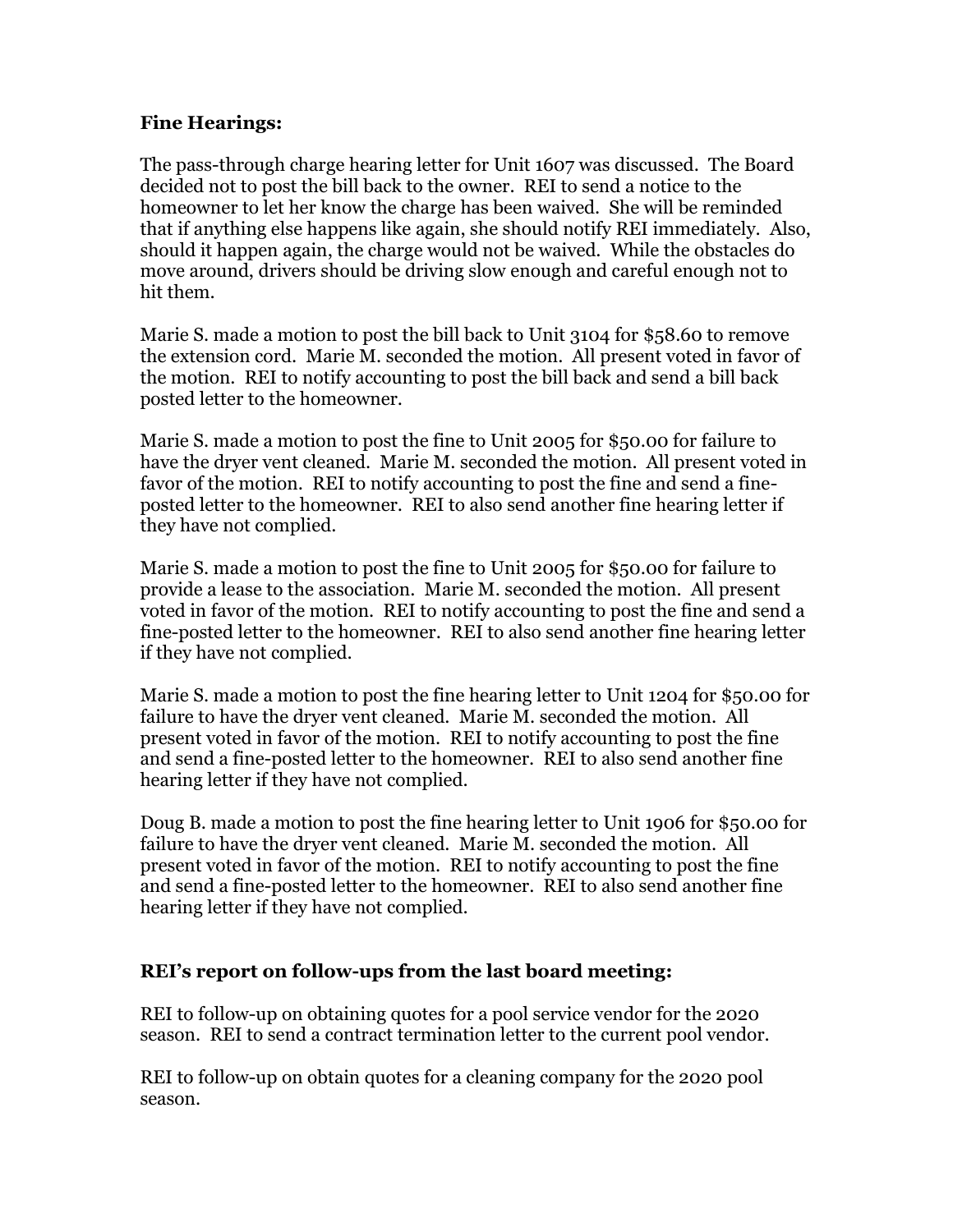REI follow-up with J&J Pool & Concrete Services to have them inspect the pool and provide a quote to address the holes at the bottom of the pool before the pool opens again in 2020. REI to check with Sterling Woods pool surface repair vendor and Nejame and Sons for quotes.

### **Financials:**

The September 30th financials were reviewed. Marie M. will send over the Everbank CD renewal to the Board for their review and approval.

## **Work Orders:**

No action items.

#### **New Business:**

REI to send to Mike C. the drainage projects specifications.

The Board will review the Maintenance Standards and will get back to REI with their notes/comments.

REI to follow-up with Marty Flynn and Lombardi Plumbing to contact Marie S. for the inspection of her unit.

REI to follow-up that the pool cabana was winterized and the water heater replaced. Also, that the windows in the bathroom are closed.

REI to notify Eversource that there isn't enough lighting in the community which is posing a safety risk. REI to send copy of the correspondence to Mike C.

REI to send a fine-hearing letter to Unit 2205 for having a renter in the unit. REI to indicate daily fines may be levied back to the date of the last warning letter.

REI to send a winterization letter to Unit 2005 which is vacant.

REI to obtain prices from REI, Yankee Painting and DB Osborne for the front door painting project.

REI to notify the vendor to winterize the sprinklers as soon as possible.

REI to follow-up with the resale log for the capital contribution box for Units 1705 and 1706.